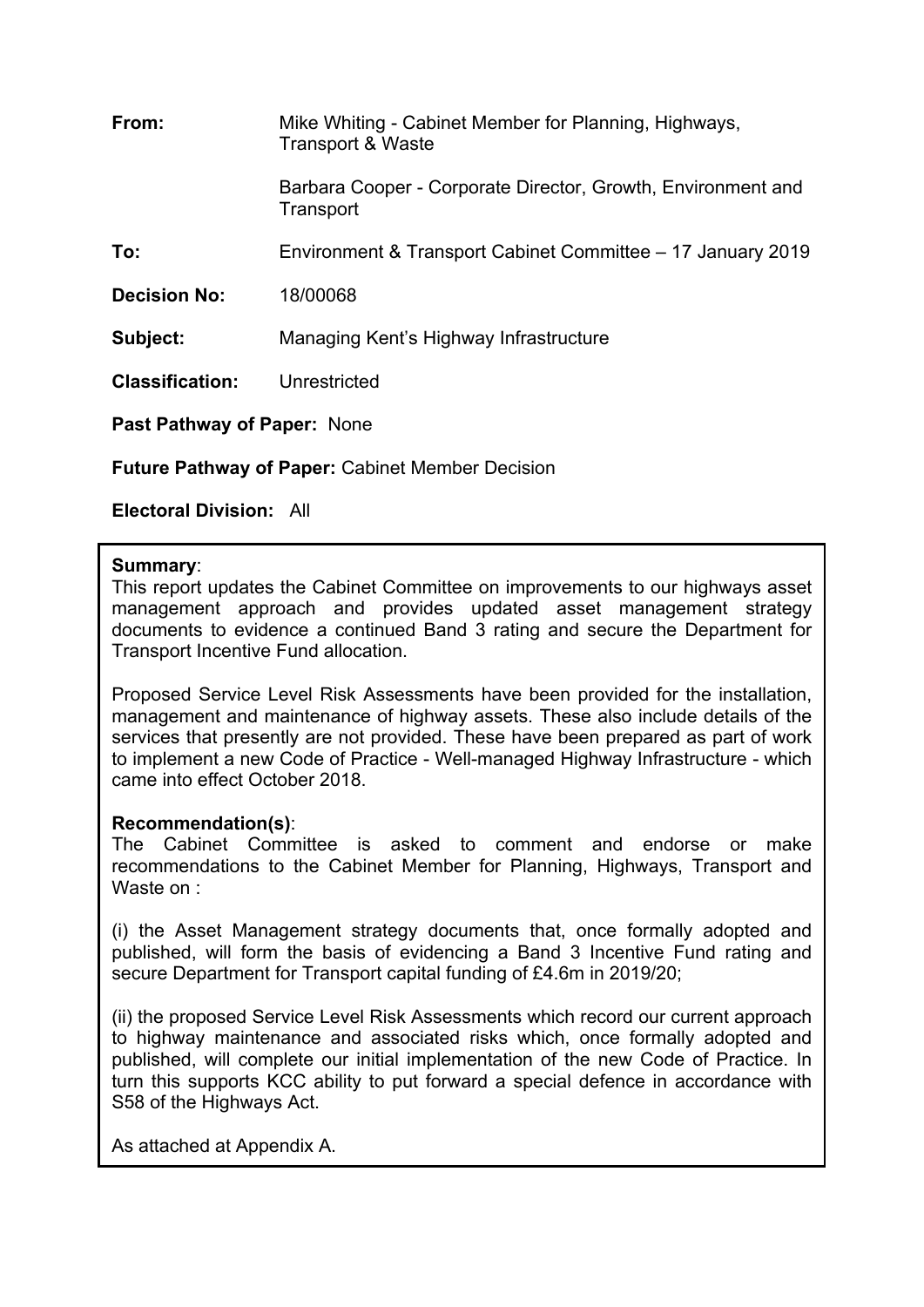## **1. Introduction**

- 1.1 In 2016 the Department of Transport (DfT) identified that local authorities should adopt better principles of highways asset management. An incentive fund was created to encourage improvements in how highway assets are managed and maintained.
- 1.2 We have been evolving our approach in line with a Well Managed Highways standard, with the objective of satisfying the criteria for the top category of asset management. This Band 3 rating would provide the maximum Incentive Fund allocation. For 2019/20 this is £4.6m.
- 1.3 We have also analysed the potential implementation risks/requirements (Service Level Risk Assessments) to ensure that we continue to maintain the highway to the standard necessary to support a special defence in accordance with S58 of the Highways Act.

## **2. Financial Implications**

- 2.1 The new Code of Practice does not require changes to existing service standards.
- 2.2 There are no significant financial implications in the immediate future.
- 2.3 In the event of budget changes, a service level risk assessment would be undertaken to highlight any impact upon the service delivered.

### **3. Policy Framework**

- 3.1 Adopting and publishing revised asset management strategy documents will enable us to evidence a Band 3 Incentive Fund rating and maximise DfT capital funding in 2019/20.
- 3.2 Retaining this funding and implementing our highway asset management strategy supports our day-to-day management of highway maintenance. The strategy documents "*Implementing Our Approach to Asset Management in Highways*" and "*Developing our Approach to Asset Management in Highways*" are included at Appendices B and C.
- 3.3 Adopting and publishing Service Level Risk Assessments about our highway asset maintenance approach will complete our initial implementation of the new Code of Practice.
- 3.4 Whilst this will not change our ability to defend claims, it will allow us to review our asset management approach and tailor our activities to reflect the asset risk. This will ensure that we provide the most efficient and effective programme of work. "*A Risk Based Approach – Service Level Risk Assessments"* can be found at appendix D.
- 3.5 All three documents play a vital part in delivering Kent County Council's Strategic Statement *Increasing Opportunities, Improving Outcomes*.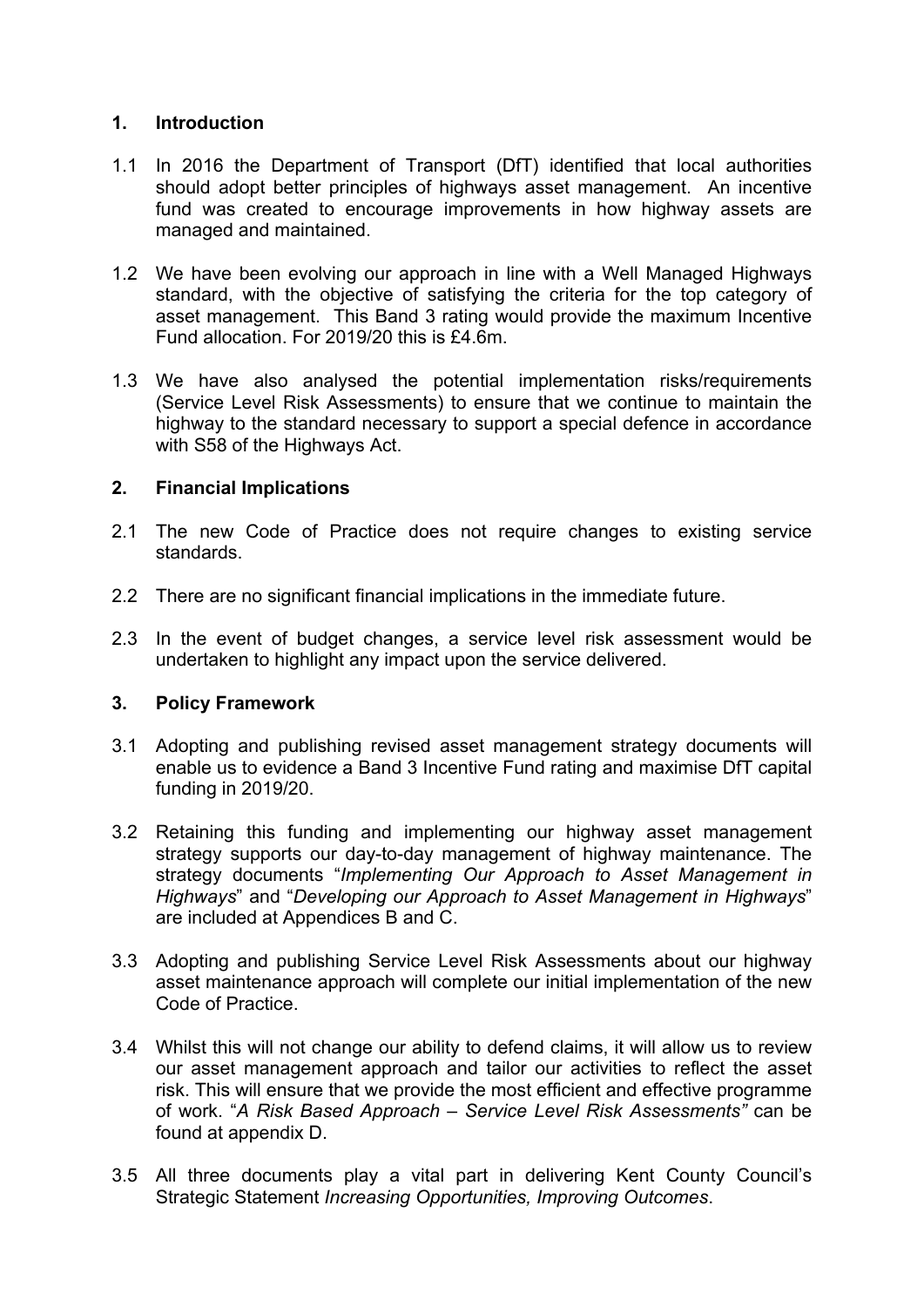# **4. Background**

## *Our Approach to Asset Management in Highways*

- 4.1 In 2015, DfT introduced new rules for funding highway maintenance through its Incentive Fund to encourage local authorities to embed the use of asset management techniques into their management of highway maintenance and decision making around funding and priorities. The main aim of the asset management approach being encouraged by DfT is to ensure that decision makers clearly link investment decisions with an understanding of what that means in terms of asset condition outcomes.
- 4.2 In January 2016, we evidenced a Band 1 rating, this being the lowest rating. If we failed to evidence that we had fully adopted the use of asset management methodology (Band 3 - the highest rating), we would receive £4.6m less capital funding per year up to 2020/21.
- 4.3 We were able to evidence Band 3 in February 2018.
- 4.4 The measures implemented included the introduction of lifecycle planning, and the adoption and publication of three key documents. They are:
	- *Our Approach to Asset Management in Highways* which describes the key principles adopted in applying asset management to achieve the authority's strategic outcomes;
	- *Implementing our Approach to Asset Management in Highways* a detailed complementary strategy document which outlines the work to fully embed asset management principles into highway maintenance decision-making; and
	- *Developing Our Approach to Asset Management in Highways – 2018/19 to 2020/21* – a strategy document which includes a summary of highway asset condition, a forecast of future asset performance based on typical investment and an assessment of resource needed to maintain assets and service levels at current levels.
- 4.5 DfT has confirmed that it is not making any changes to the Incentive Fund mechanism.
- 4.6 Our completed self-assessment questionnaire for 2019/20 will need to be submitted to DfT by Friday 1 February 2019. During 2018, we have further developed our approach to asset management. This has been around improving data collection and analyses, and developing our approach to lifecycle analyses, a key component of asset management.
- 4.7 We remain on course to retain our Band 3 rating but this requires this update of our asset management documentation.
- 4.8 The main change to *Implementing our Approach to Asset Management in Highways* is that we have simplified and streamlined the document and amended so that it does not need to be reissued/revised annually.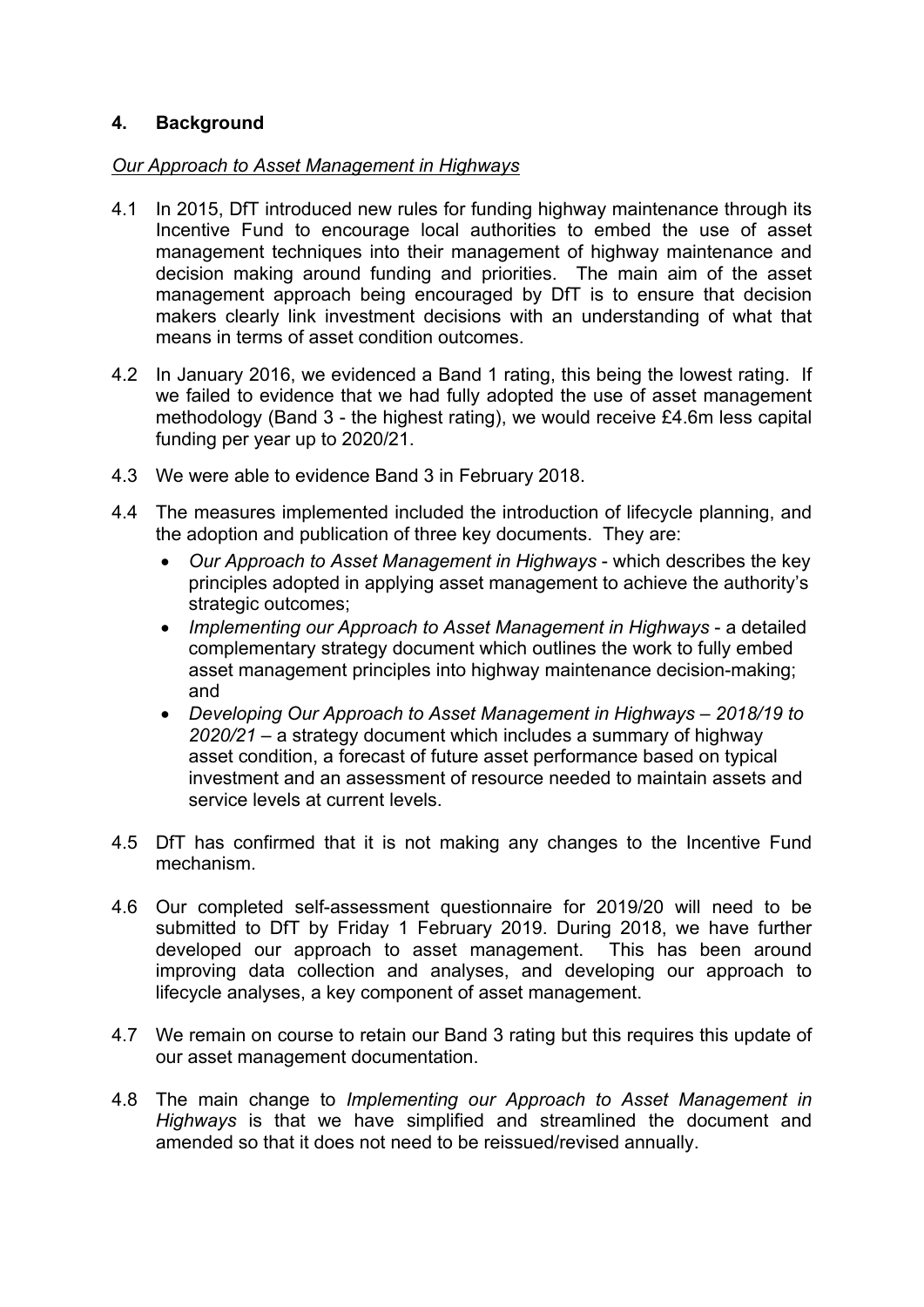- 4.9 The revised *Developing Our Approach to Asset Management in Highways* document contains our current asset condition forecasts, based on latest asset condition and deterioration data and improved lifecycle modelling. The document reflects typical core capital budget levels (largely derived from DfT funding sources). Additional scenarios have been included based on potential additional resource/funding.
- 4.10 DfT has announced that additional information about data collection and use, and Well-managed Highway Infrastructure implementation, will be circulated in due course with a view to adding further criteria to the 2020/21 questionnaire.

#### *Well-Managed Highway Infrastructure*

- 4.11 Well-Managed Highway Infrastructure was published in October 2016, replacing Well-Maintained Highways, Management of Highway Structures and Well-lit Highways.
- 4.12 Well-managed Highway Infrastructure is a national, non-statutory code of practice which sets out a series of general principles for highway maintenance. It is endorsed and recommended by DfT and its production has been overseen by the UK Roads Liaison Group (UKRLG) and its Roads, Bridges and Lighting Boards.
- 4.13 We must demonstrate that we comply with the principles of Well-managed Highway Infrastructure. We must also demonstrate a robust decision-making process, an understanding of the consequences of those decisions, and how the associated risks are managed to ensure highway safety.
- 4.14 Cabinet Committee considered these matters in July 2018 and KCC subsequently adopted and published two key documents:
	- Well-managed Highway Infrastructure: Applying the Code of Practice in Kent;
	- Well-managed Highway Infrastructure: Implementing the Code of Practice in Kent
- 4.15 These documents illustrate our approach to delivering our strategic outcomes and describes our strategy for delivering a risk-based approach.
- 4.16 The latter included an intention to document our highway maintenance service standards plus associated risk assessments and to adopt a risk-based approach for all aspects for highway infrastructure maintenance, including setting levels of service, inspections, response, resilience, priorities and programmes.
- 4.17 Many of our existing inspection regimes and methodologies for prioritising work on the highway already include a consideration of risk.
- 4.18 We have adopted a highway infrastructure maintenance risk management approach which is detailed in the *Risk Management Policy & Strategy 2018-21*. At a strategic level, the management of current and future risks will be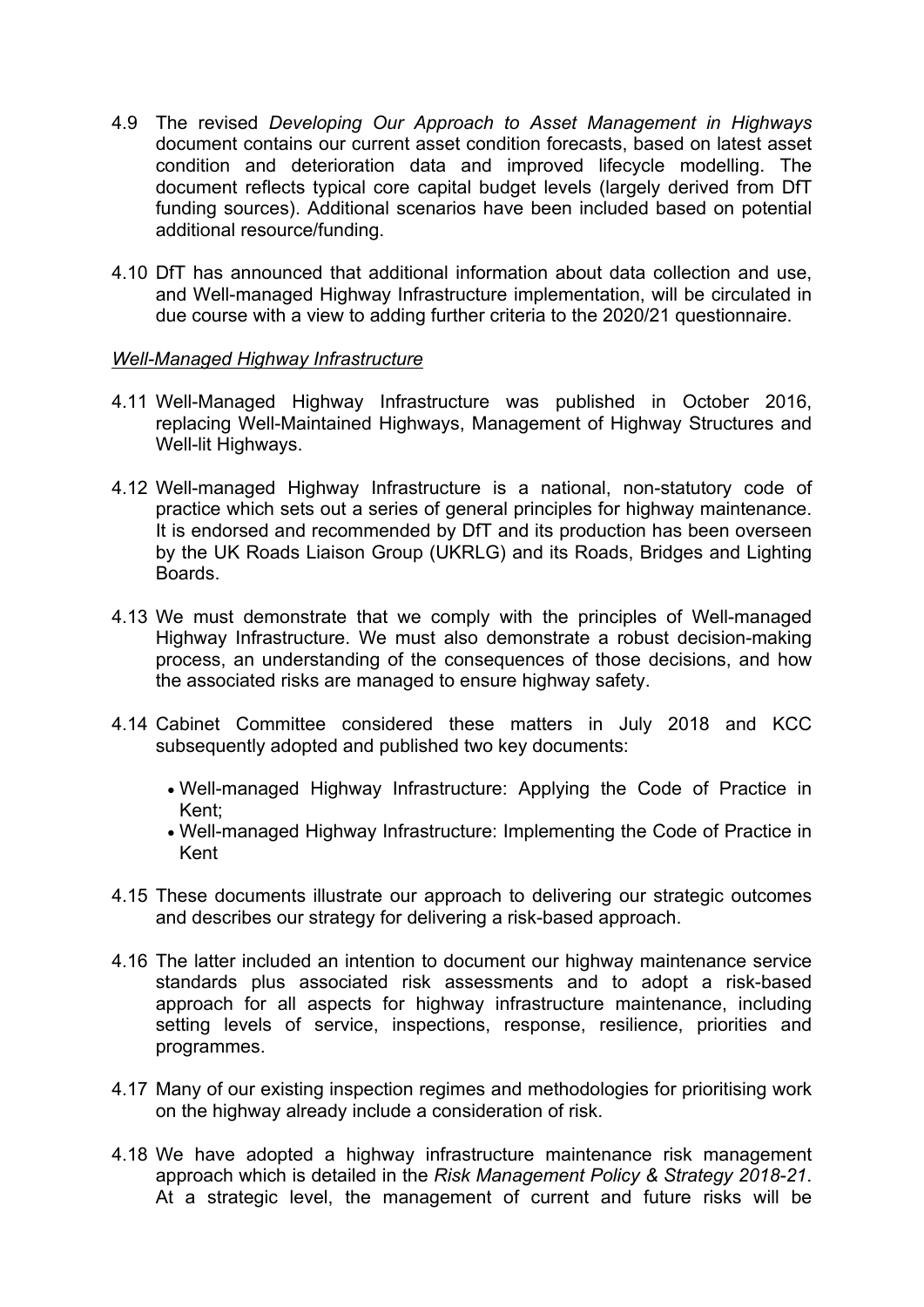embedded into our approach to asset management. At an operational level, a risk-based approach would be used to determine intervention levels, inspection frequencies, response times and investment priorities across all highway assets.

- 4.19 The Service Definitions and Service Level Risk Assessments have been completed to document the current highway services we provide, and this is attached at Appendix D. The service scopes demonstrate what we do as part of our statutory duty and lists what is not included within the current services. Significant risks that we face have been identified and displayed within the risk assessment. Mitigating actions are shown against each risk to demonstrate the steps taken to reduce or eliminate the risk. Risks have then been reassessed and rescored to leave the residual risks.
- 4.20 As this stage, we are not proposing any changes to Service Levels, nor do we need to in order to be compliant with the new Code of Practice. However, we do need to document our current service levels and associated risks. Moving forward, it will be necessary to further review the balance of risks outlined to consider whether some risks need to be further mitigated and whether additional risk would be appropriate in specific areas.

## **5. Conclusions**

- 5.1 We remain on course to achieve a Band 3 rating providing that our updated Strategy documents *Implementing our Approach to Asset Management in Highways* and *Developing our Approach to Asset Management in Highways* are formally adopted.
- 5.2 *Service Level Risk Assessments* for highway asset services, which outline the services we currently provide, associated risks, mitigating actions and residual risks, have been developed. Once formally adopted and published, we will be compliant with the new Code of Practice and be well placed to continue to defend claims.

### **6. Recommendation(s)**

This report updates the Cabinet Committee on improvements to our highways asset management approach and provides updated asset management strategy documents to evidence a continued Band 3 rating and secure the Department for Transport Incentive Fund allocation.

Proposed Service Level Risk Assessments have been provided for the installation, management and maintenance of highway assets. These also include details of the services that presently are not provided. These have been prepared as part of work to implement a new Code of Practice - Well-managed Highway Infrastructure - which came into effect October 2018.

Recommendation(s):